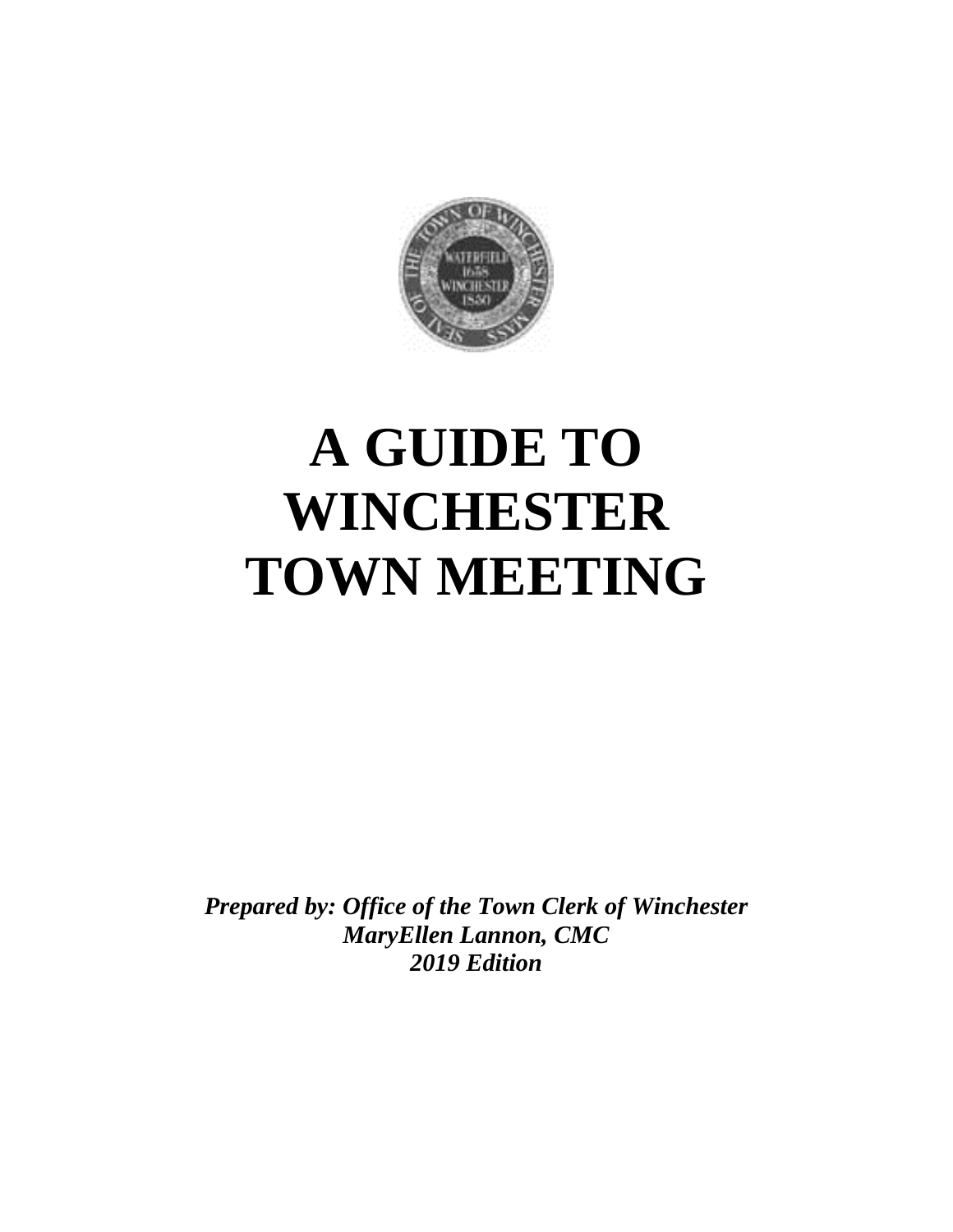# **A GUIDE TO WINCHESTER TOWN MEETING CONTENTS**

| <b>MEMBERS</b>                                                                                                                             | 1 |
|--------------------------------------------------------------------------------------------------------------------------------------------|---|
| Composition<br>Membership<br>Term of Office<br>Resignation of a Member<br>Moving from Town or Precinct                                     |   |
| <b>MEETING PROCEDURES</b>                                                                                                                  | 2 |
| Forfeiture of Office<br><b>Filling of Vacancies</b><br>Time of the Meeting<br>The Warrant<br>General Procedures of the Meeting             |   |
| <b>MEETING PROCEDURES continued</b><br>Including role played by<br>The Moderator<br>The Town Clerk<br>The Town Counsel<br>The Selectmen    | 3 |
| The Finance Committee                                                                                                                      |   |
| <b>MEETING PROCEDURES continued</b><br>Proceedings of the Meeting<br>Non-Town Meeting Member Participation<br><b>Referendum Procedures</b> | 4 |
| <b>PARLIAMENTARY PROCEDURE</b><br>Main Motions, Other Motions,<br>Privileged Motions, Reconsideration, the Vote                            | 5 |
| PRIMLIAMENTARY PROCEDURE, continued<br>Questions Requiring a 2/3 Vote<br><b>Dissolution</b>                                                | 6 |
| <b>GLOSSARY OF SOME FINANCIAL TERMS</b><br><b>USED AT TOWN MEETING</b>                                                                     | 7 |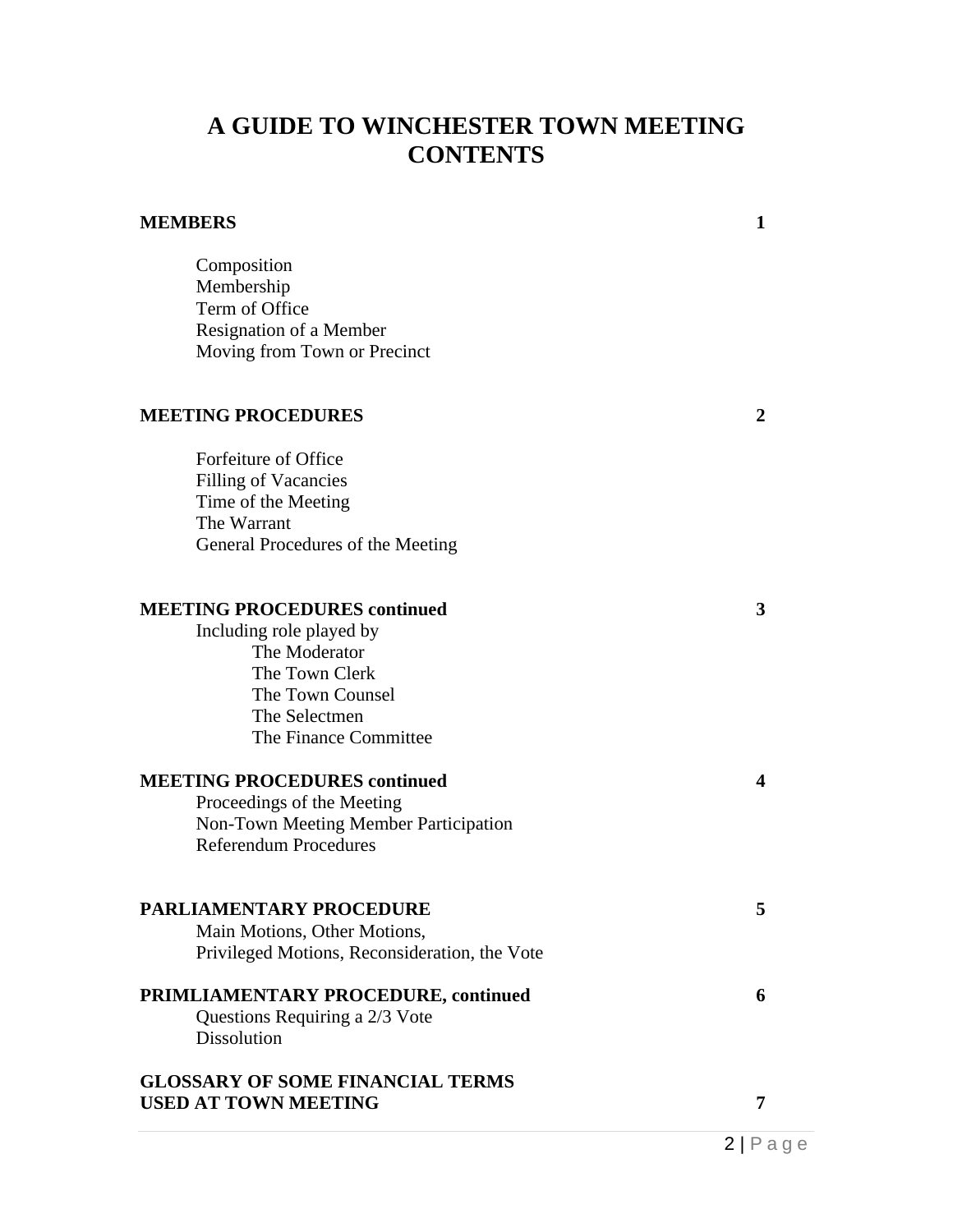# **REPRESENTATIVE TOWN MEETING**

All powers of the town are vested in the representative Town Meeting, except as otherwise provided by law of the Town Charter.

# **MEMBERS**

#### **Composition**

Town Meeting is composed of 192 members divided between the eight precincts. Each precinct is, therefore, represented by 24 Town Meeting members, so elected that the terms of office of one-third of the members shall expire each year.

# **Membership**

Any registered voter is eligible to be a candidate for election to Town Meeting membership. Nomination of candidates is done by taking out nomination papers, obtained at the Office of the Town Clerk, the first week in January and which must then be signed by not less than 10 voters from the precinct in which the candidate resides. Nomination papers must be filed with the Town Clerk by a deadline which is approximately 35 days before the town election

Any elected Town Meeting member may become a candidate for re-election by filing written notice with the Town Clerk at least 21 days before the deadline for filing nomination papers.

# **Term of Office**

At the town election, the date of which is established in the By-Laws as the 4<sup>th</sup> Tuesday in March, eight Town Meeting members are elected from each precinct to serve a three year term. Any unexpired terms are also filled at this time.

# **Resignation of a Member**

A Town Meeting member may resign by filing a written resignation with the Town Clerk; such resignation shall take effect upon the date of such filing unless a date is specified as to when it will take effect.

# **Moving from Town or Precinct**

A Town Meeting member who moves from town will no longer be a member of Town Meeting.

A Town Meeting member who moves to another precinct during the term of office will continue to serve from the former precinct until the next annual town election, at which time the remainder of that term, if any, will be filled through the regular election process. The member who moved to another precinct can be a candidate from the new precinct at the same town election.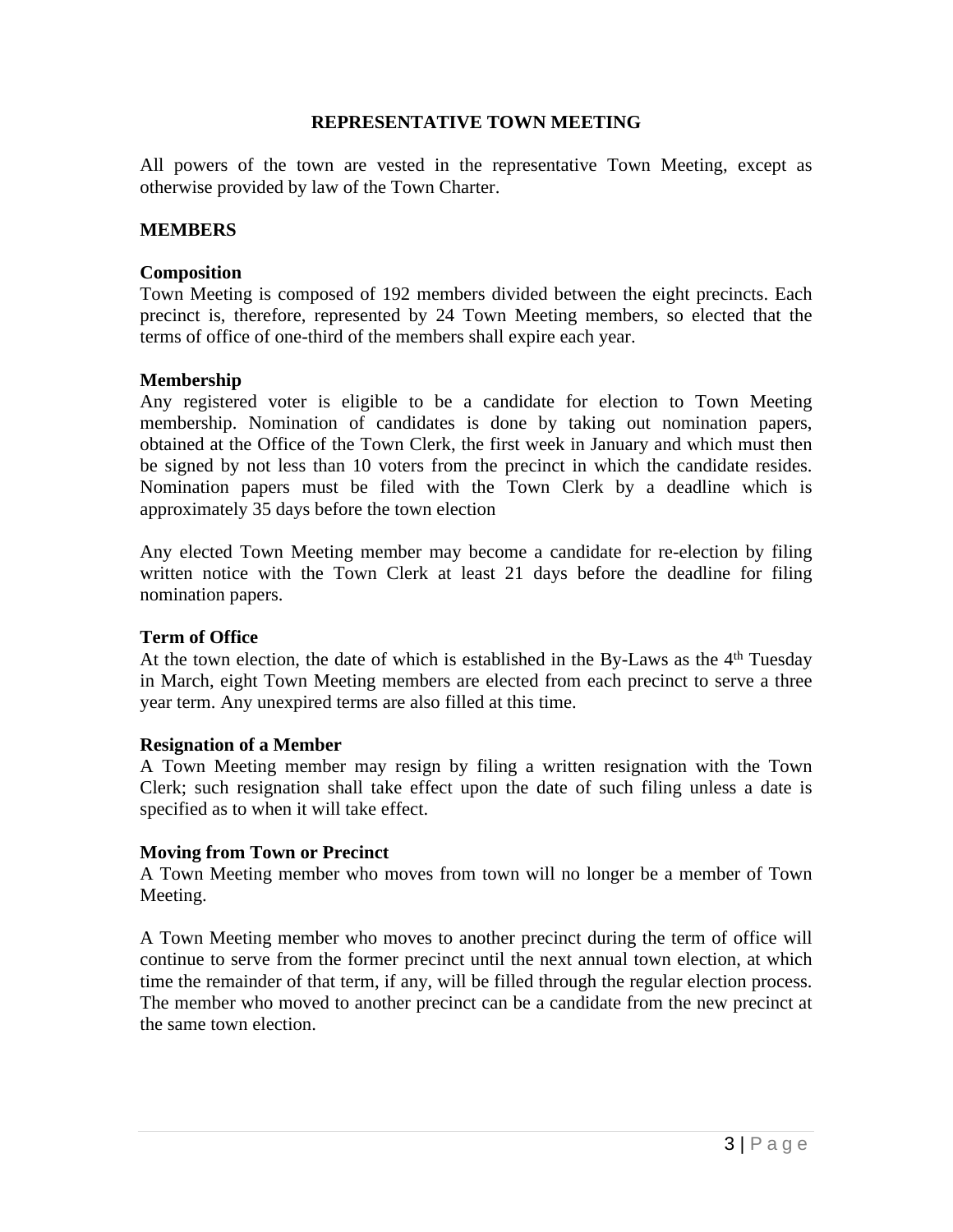# **Forfeiture of Office**

If any person elected as a Town Meeting member fails to take oath of office within 30 days following election, or fails to attend one-half or more of the total number of sessions of the Town Meeting held in any twelve-month period, said members place may be declared vacant by a two-thirds vote of the Town Meeting. A letter stating an intention to take such action must be mailed to the member at least 7 days preceding the date the vote is to be taken.

# **Filling of Vacancies**

A vacancy in a precinct if filled until the next annual town election by the elected members from that precinct meeting in a separate session. If the term has not expired, the remainder of the term is filled at that town election through the regular election process.

# **MEETING PROCEDURES**

# **Time of Meeting**

Town Meeting is convened at least twice in each calendar year. The first meeting, known as Spring Town Meeting, is held in the first six calendar months, at a time fixed by bylaw, and is primarily concerned with matters that have a fiscal effect on the town, including but not limited to the adoption of an annual operating budget for all town agencies. The second meeting, known as Fall Town Meeting, is held during the last four calendar months, at a time fixed by by-law, and generally deals with non-fiscal matters.

In addition to these two required meetings, Special Town Meetings may be called by the Board of Selectmen as they deem necessary. The Selectmen must call a Special Town Meeting upon the request in writing of 200 registered voters.

#### **The Warrant**

Notice of the time and place of a Town Meeting and the business to be considered is given in a Warrant, which must be delivered or mailed to every home at least 10 days beforehand. By state law, the Town Meeting's actions are valid only if the public has been adequately warned in the warrant.

The Warrant is drawn up by the Selectmen. The Selectmen place on the Warrant all subjects requested in writing by an elected town board, an appointed town committee or by petition of ten registered voters.

# **General Procedures of the Meeting**

Town Meeting members must present themselves to the election officers before each session of Town Meeting so their names can be checked with the Town Meeting member list prepared by the Town Clerk. A card is given to each member, which must be signed and handed to the police officer stationed at the entrance of the place the meeting is to be held. The members are seated together in a pre-designated section.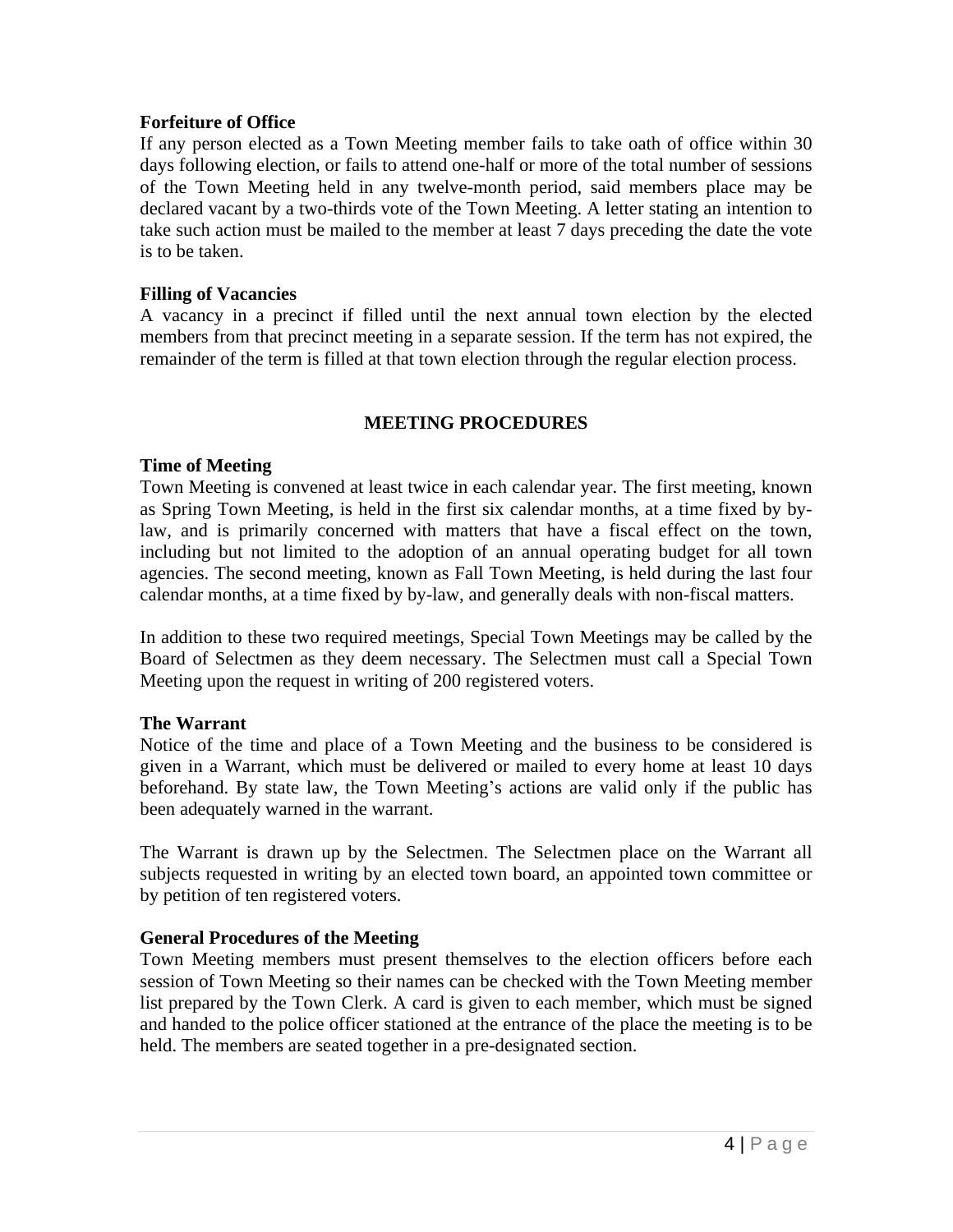# **The Moderator**

The Moderator is the presiding officer of the Town Meeting and regulates its proceedings. The Moderator decides all questions or order and makes public declaration of all votes. All persons address the Meeting by leave of the Moderator and if anyone, after due warning, persists in disorderly conduct, the Moderator has the authority to have the person removed.

If the Moderator is absent, a Moderator Pro Tempore is elected by the Town Meeting members. If a vacancy occurs in the office of Moderator, Town Meeting members elect a new one at a meeting held for that purpose.

# **The Town Clerk**

The Town Clerk keeps minutes of the meetings and records all action on and disposition of the articles in the Warrant, including all votes declared by the Moderator. The Town Clerk tallies all standing votes and, in the event of a roll call vote, of each member. If the Town Clerk, or the assistant is absent from a Town Meeting, a temporary Clerk is elected.

# **The Town Counsel**

The Town Counsel is appointed by the Board of Selectmen to serve as the legal advisor to the Town. Town Meeting members may address a question to the Town Counsel from the floor, but always through the Moderator. Town Counsel is available to assist in drafting articles, motions or amendments.

#### **The Selectmen**

The Board of Selectmen set the time and place for the Town Meeting and prepares and issues the Warrant. During the course of debate on the articles at Town Meeting, the Moderator traditionally asks if the chairperson will give the recommendation of the Board.

#### **The Finance Committee**

The Finance Committee considers all of the Warrant articles and issues a report on each article, together with its recommendation for action. As in the case of the Warrant, this report must go to every Town Meeting member at least 10 days prior to the Meeting. In the course of debating articles on the floor of Town Meeting, the Moderator always calls upon the chairperson of the Finance Committee to state its recommendations on all motions having a financial impact on the town.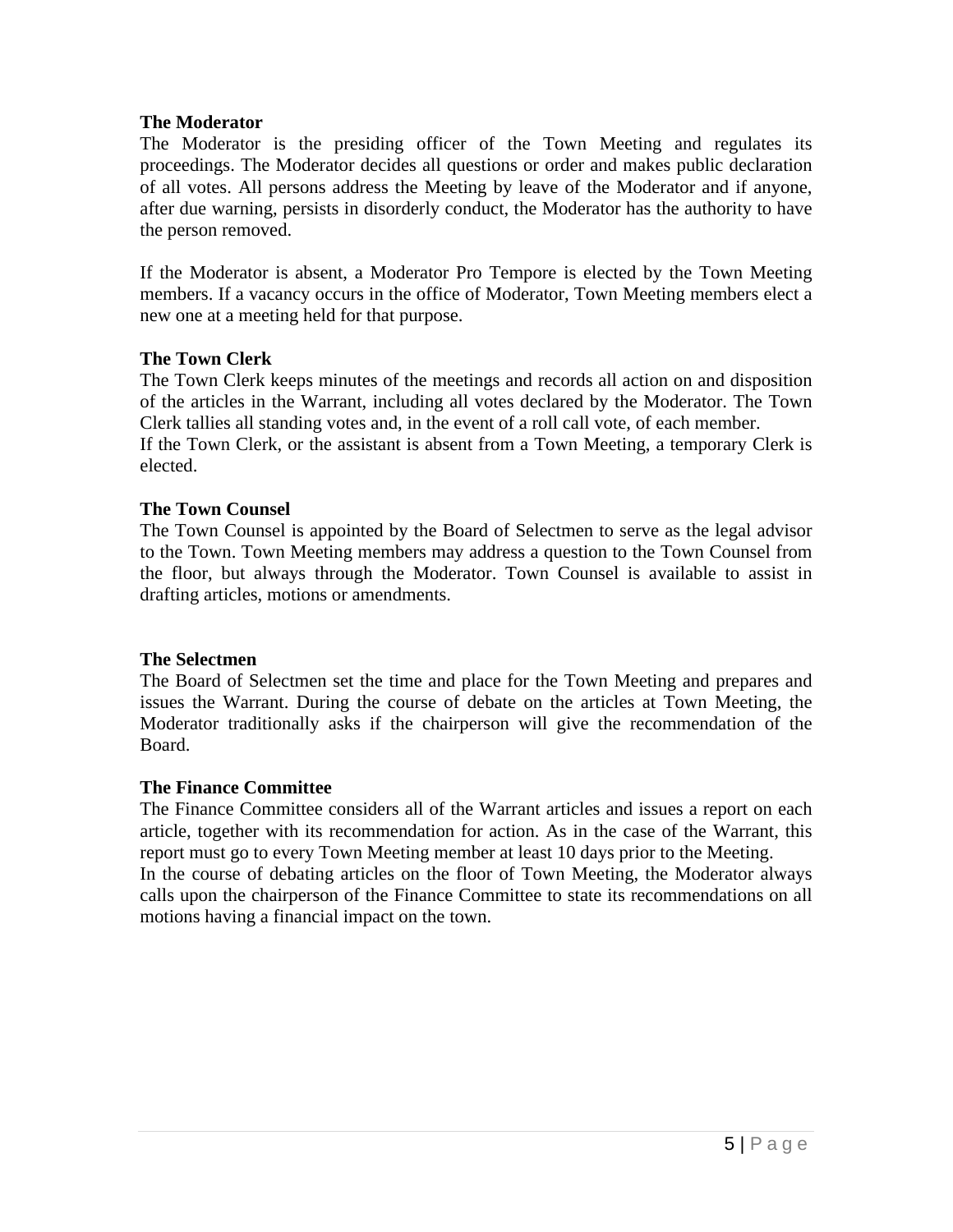# **Proceedings of the Meeting**

The proceedings of Town Meeting are governed by the town's By-Laws and by the rules of parliamentary procedure as contained in Robert's Rules of Order Revised.

The initial proponent of an article is allowed 10 minutes to speak and may be granted an extension for additional time if approved by the Town Meeting. Subsequent speakers are allowed 5 minutes with the same extension privileges. Each speaker may only speak twice on the same motion. The articles set forth in the Warrant are introduced by the Moderator, usually by reading an abbreviated form of the article, on the assumption that each member has a copy of the Warrant in hand.

To make a motion, to ask a question or to be heard in debate, the member must raise a hand and, when recognized by the Moderator, rise to speak. Everything is addressed to the Moderator, or through the Moderator, to the person who should respond, and should be confined to the motion under consideration. It is always a member's privilege to ask procedural questions of the Moderator.

# **Non-Town Meeting Member Participation**

Any resident, not a Town Meeting member, may attend sessions of Town Meeting and participate in the proceedings, but may not make motions or vote.

A representative from a town agency, who is not a resident of Winchester, may speak at Town Meeting to convey information on matters pertinent to the responsibilities of that agency and relevant to the Warrant article being discussed. All representatives of town agencies have all the rights and privileges of Town Meeting members, except the right to vote.

# **Referendum Procedures**

No final vote of a Town Meeting on any article, except votes appropriating money for the payment of notes or bonds of the town or votes for the temporary borrowing of money in anticipation of revenue or a vote declared by preamble by a two-thirds vote of the Town Meeting to be an emergency measure necessary for the immediate preservation of the peace, health, safety or convenience of the town, shall be operative until after the expiration of 5 days from the dissolution of the Town Meeting. If a petition is not filed within the said 5 days, the votes of the Town Meeting shall then become operative.

If, within 5 days, a petition signed with the names and addresses of at least 3% of the registered voters is submitted to the Board of Selectmen requesting that an action of the Town Meeting be submitted to the voters of the town at large, the Selectmen shall, within 10 days after the filing of such petition, call a special election that shall be held within 35 days after issuing the call for the purpose of a town-wide vote on the question.

Any question so submitted shall be determined by a majority vote of the voters voting thereon, but no action of the Town Meeting shall be reversed unless at least 20% of the registered voters vote on the question.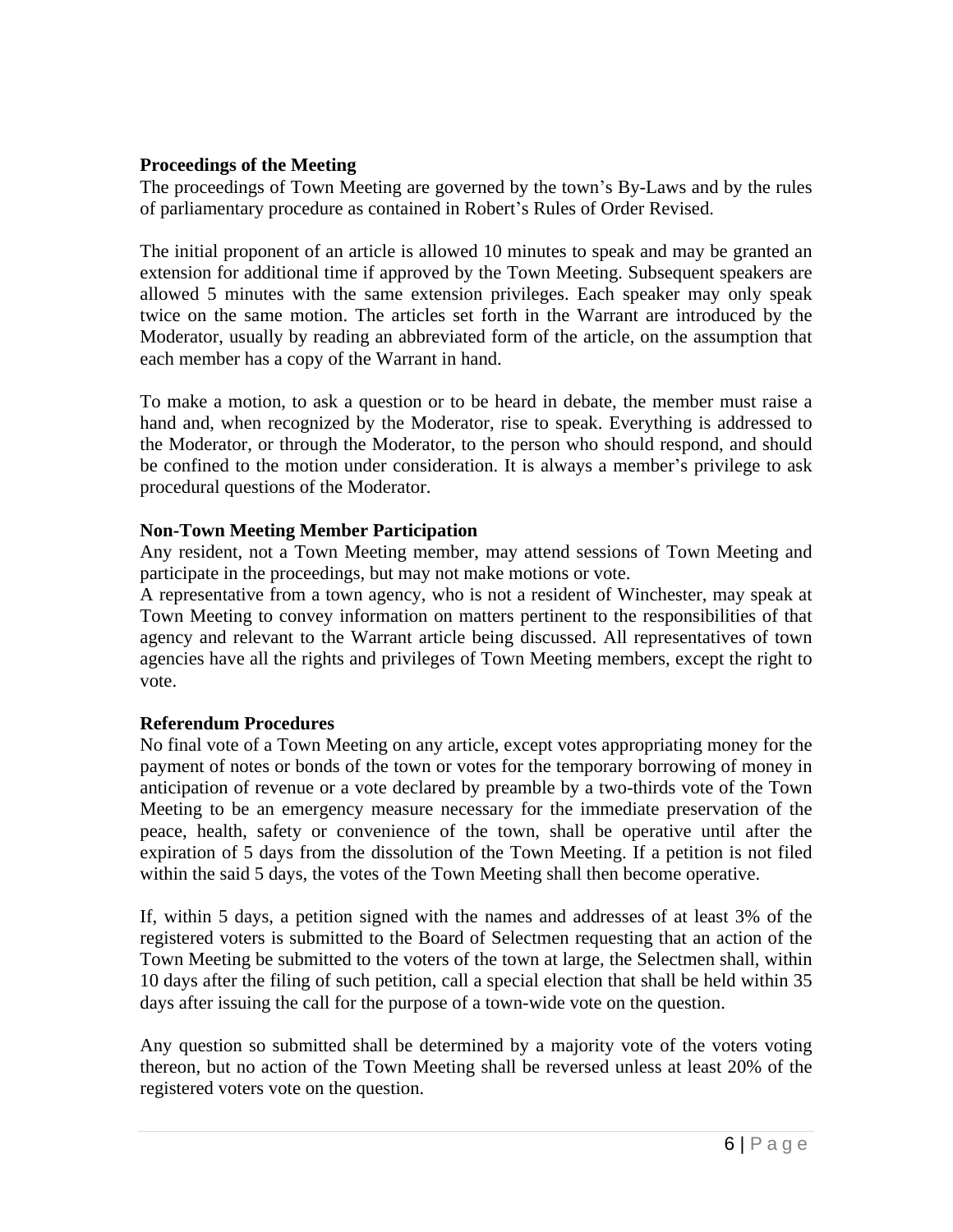# **PARLIAMENTARY PROCEDURES**

For a Town Meeting to act, a quorum must be present. Any member may at any time question whether a quorum is present. The Moderator will them determine by count whether one hundred members are present in the hall.

#### **Main Motions**

Main motions are the essential motions basic to action contemplated by the Town Meeting; all other motions revolve around them. Main motions may be amended; only one amendment is allowed to a pending amendment. A substitute motion replaces the main motion and must be perfected before being substituted.

# **Other motions**

A main motion is a question to the Town Meeting requiring a "yes" or "no" answer (i.e. should the Town spend \$1,000 for...). This main motion may be amended as indicated above. In addition, other motions can be made; some popular motions are:

*Move to Postpone Further Consideration to a Time Certain*:

This motion allows the Town Meeting to delay the vote until a predetermined time. *Move to Indefinitely Postpone*:

This motion allows the Town Meeting to stop debate, if carried, and discontinue further consideration.

*Move the Question*:

This motion allows the Town Meeting to shut off debate and vote immediately.

# **Privileged Motions**

Privileged motions relate to the conduct of the Town Meeting and the convenience or comfort of the members. Privileged motions have precedence over substantive motions. Examples are: to question a quorum, to take a recess, to adjourn.

# **Reconsideration**

If a motion has been disposed of, it is subject to reconsideration up to the dissolution of the Town Meeting. A motion can only be reconsidered once. The first vote is on whether the motion should be reconsidered and a two-thirds vote is required. If this passes, the second vote is on the motion itself.

# **The Vote**

When all the members and others wishing to be heard on a question have spoken, the Moderator repeats the motion and calls for a vote. Most votes taken at Town Meeting are voice votes. If the Moderator is uncertain because a voice vote sounds close, he will call for a standing vote. A standing vote is required if seven or more members so request by rising to their feet. The Moderator appoints and swears in tellers for each section of the hall to count votes.

As a further determination, a roll call vote may be taken upon a motion by a vote of a majority of the members. The chief purpose of calling the roll is to protect the right of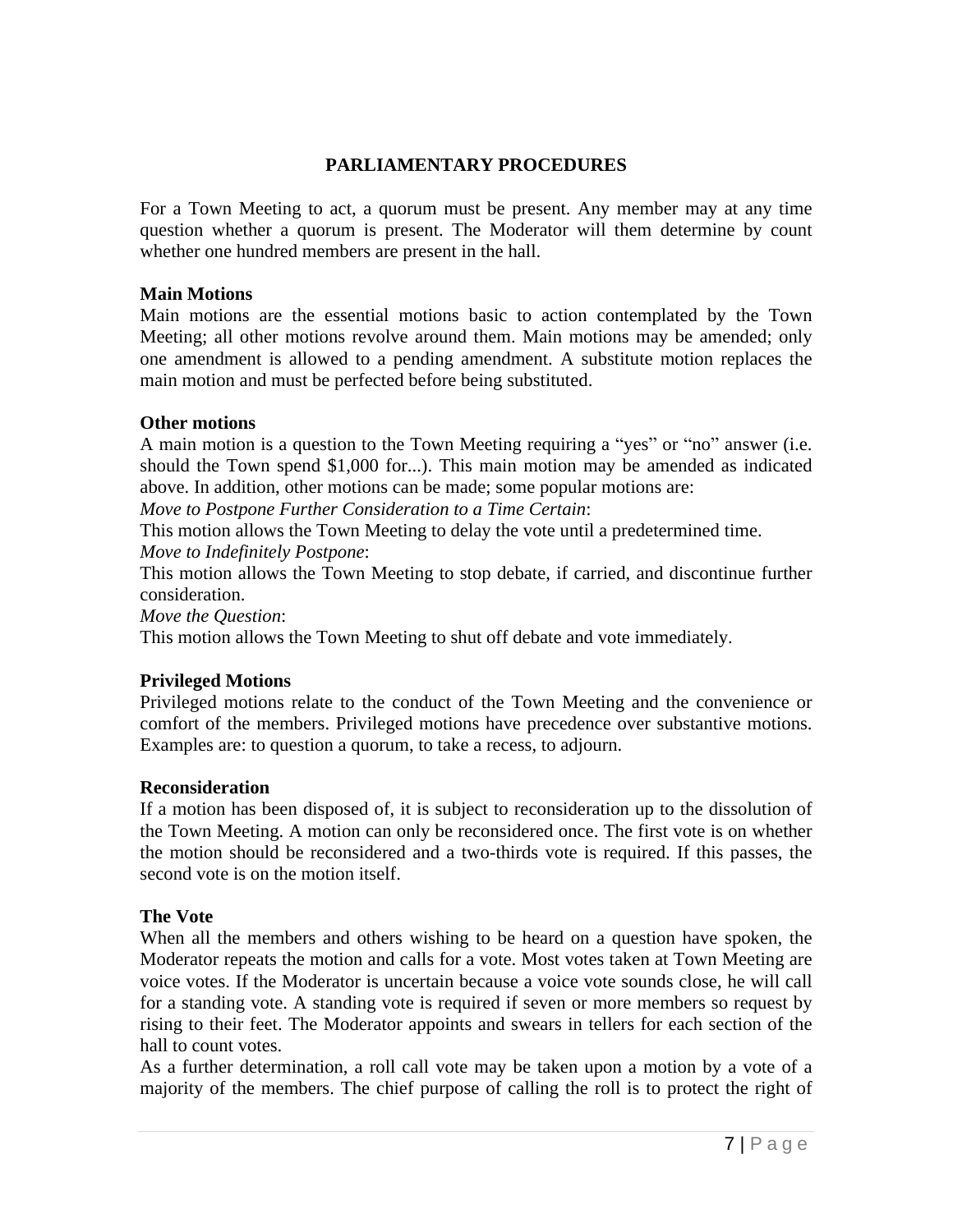voters to know how their elected Town Meeting members voted on major issues, but it is rarely used in Winchester.

# **Questions Requiring a Two-Thirds Vote**

By statute of the Commonwealth of Massachusetts, certain questions require a two-thirds vote, in which case there must be a counted vote unless the voice vote is unanimous. The most common are:

- 1. Borrowing money or incurring indebtedness, except temporary loans in anticipation of revenue in a year in which the debt occurred.
- 2. Appropriation for purchase or taking of land for municipal purposes.
- 3. Adoption or amendment of Zoning By-Laws.
- 4. Transfer of care, custody, management and control of land from one Town department to another.
- 5. Sale or abandonment of unneeded land.

# **Dissolution**

When all business in the Warrant has been acted upon, the Moderator says, "A motion for dissolution is now in order".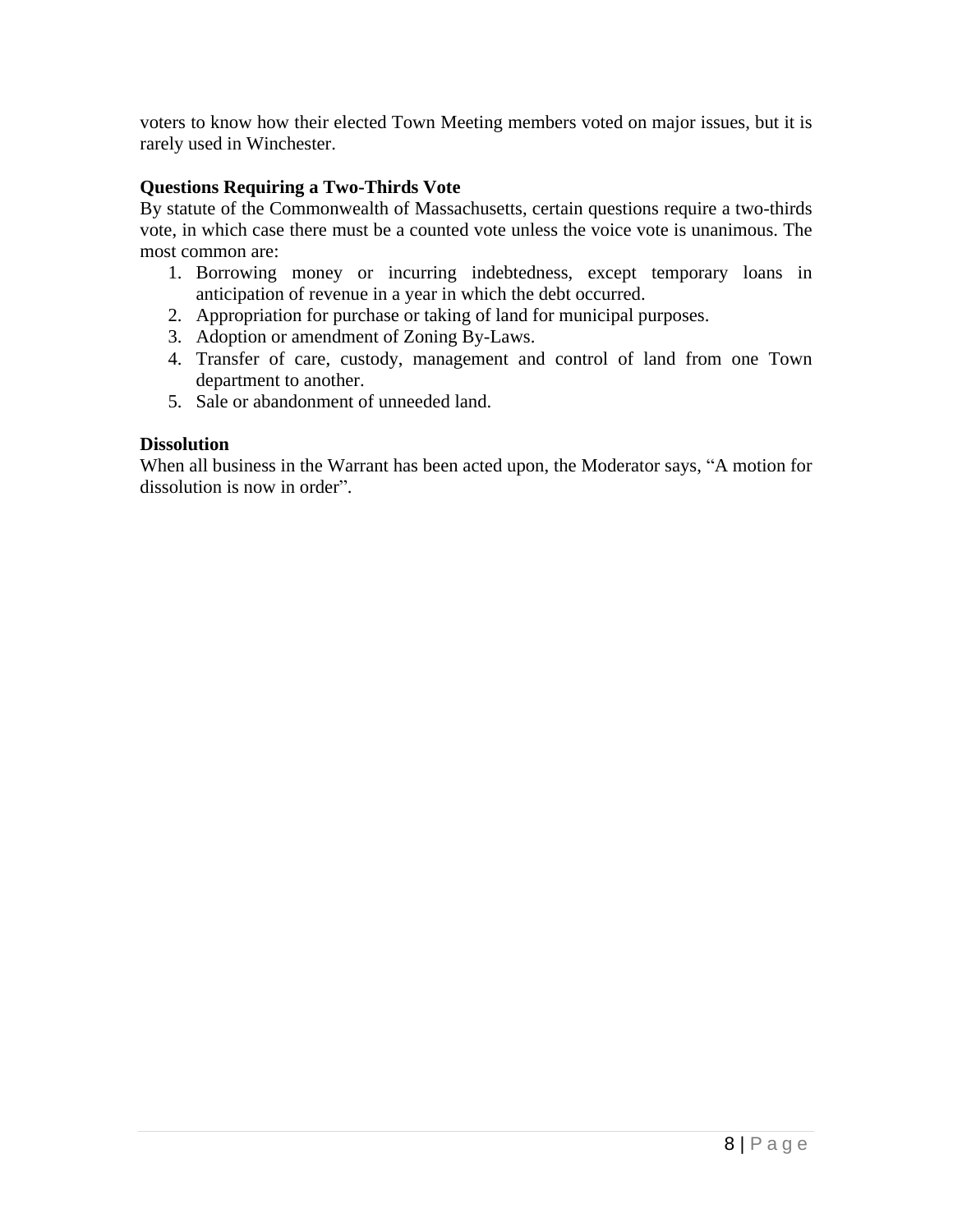# **GLOSSARY OF SOME FINANCIAL TERMS USED AT TOWN MEETING**

# **Bonds**

A means to raise money through the issuance of debt. A bond issuer/borrower promises in writing to repay a specific sum of money, alternately referred to as face value, par value or bond principal, to the buyer of the bond on a specific future date (maturity date), together with periodic interest as a specific rate. The term of a bond is always greater than one year.

# **Cherry Sheet**

Named for the cherry colored paper on which they were originally printed, the Cherry Sheet is the official notification to cities and towns and regional school districts of the next fiscal year's state aid and assessments. The aid is in the form of distributions which provide funds based on formulas and reimbursements which provide funds for costs incurred during a prior period from certain programs or services.

# **Free Cash**

Remaining, unrestricted funds from operations of the previous fiscal year including unexpended free cash from the previous year, actual receipts in excess of revenue estimates shown on the tax recapitulating sheet, and unspent amounts in budget in-items. Unpaid property taxes and certain deficits reduce the amount that can be certified as free cash. The calculation of free cash is based on the balance sheet as of June 30, which is submitted by the community's auditor, accountant, or comptroller.

# **Reserve Fund**

An amount set aside annually within the budget of a town (not to exceed 5 percent of the tax levy for the preceding year) to provide a funding source for extraordinary or unforeseen expenditures. In a town, the finance committee can authorize transfers from this fund for "extraordinary or unforeseen" expenditures. Other uses of the fund require budgetary transfers by town meeting.

# **Stabilization Fund**

A fund designed to accumulate amounts for capital and other future spending purposes, although it may be appropriated for any lawful purpose. (MGL Ch. 40 Section 5B). Communities may appropriate into this fund in any year an amount not to exceed ten percent of the community's equalized value, and any interest shall be added to and become a part of the fund. A two-thirds vote of town meeting or city council is required to appropriate money from the stabilization fund.